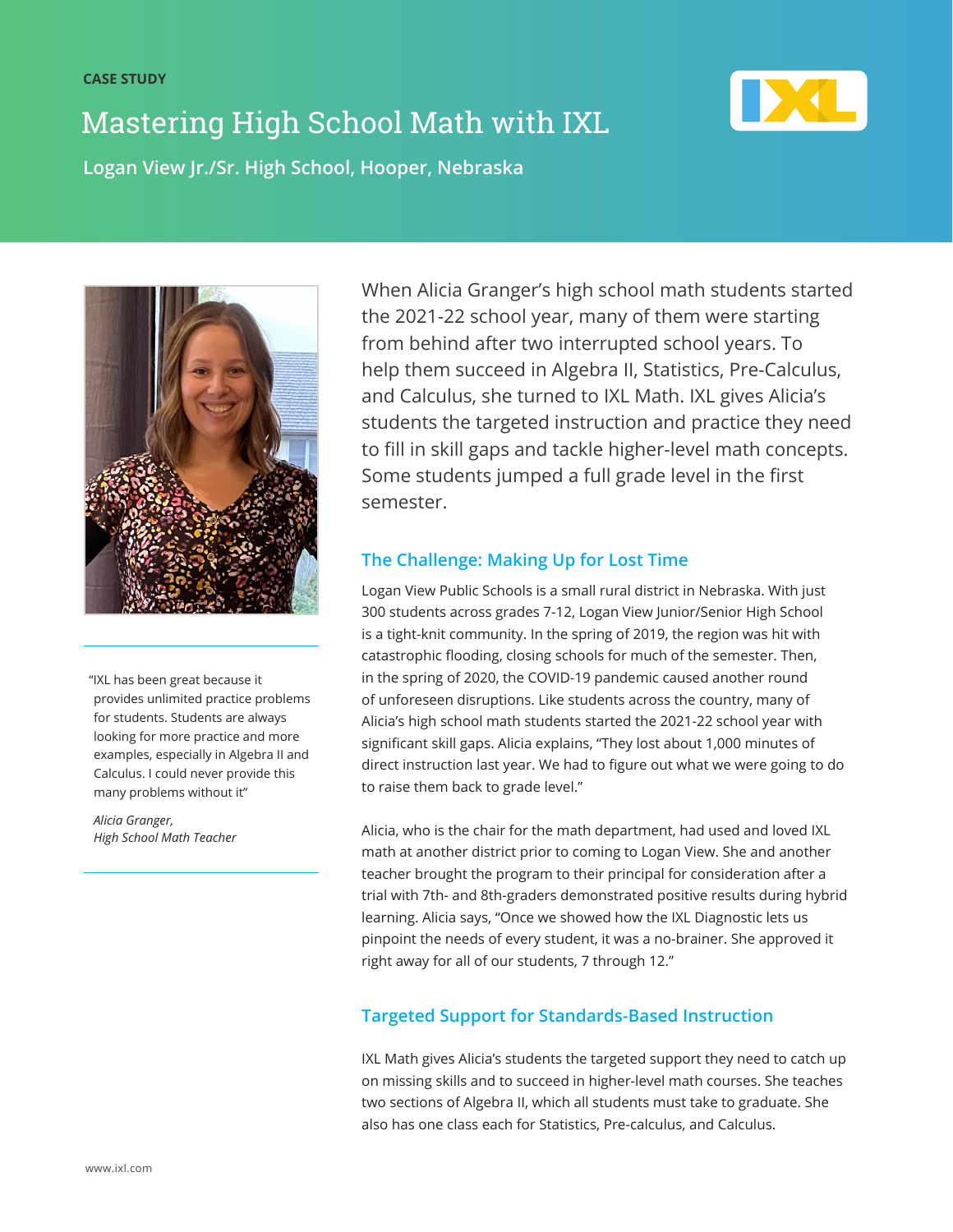

All of Alicia's students took the IXL Real-Time Diagnostic at the beginning of the school year. The diagnostic allowed Alicia to pinpoint exactly where students were in their skill development. In her Algebra II courses, only a handful of students were at grade level at the beginning of the year; many students were two or more grade levels behind.

With IXL, Alicia can assign skills directly aligned to her standards-based instruction. She spends two to three days on each topic. On day one, she introduces the topic through direct instruction and assigns IXL skills aligned with the standards she is teaching for homework. She often uses Group Jam in class, which allows all students to work on the same problem at the same time. Alicia says, "I love the Group Jams because I can see instantly who is getting it and who is struggling. I can also put the problem up on the board for the class to work together. I always give them the option of working either in IXL or in pencil-and-paper, and I'm amazed at how many choose IXL."

She has noticed a direct correlation between students' SmartScores (IXL's proprietary measure of how well students understand a skill) and test grades. "I tell students that the scores they get in IXL are what they can expect to get on the test. It's very helpful for students. They can aim for the SmartScore they want based on the test grade they want."

Students also work individually in IXL one day each week to update their Real-Time Diagnostic levels. Then, they work on their personalized action plan of skills that are recommended by the diagnostic. Many students continue working on recommended skills at home, too. The individualized practice and instruction help them fill in skill gaps from prior grades and reinforce grade-level skills. Alicia encourages her students to find time to work in IXL outside of class, even if it's 10 minutes on their phone on the bus ride home.

"IXL makes teaching easier. It allows me to differentiate instruction, which is really important, especially right now. And I love IXL Analytics. I love to see the growth and be able to share that data with my students and their parents."

*Alicia Granger*

#### **The IXL Effect: Accelerating Achievement**

Alicia's students demonstrated strong progress in the first semester, with some showing Real-Time Diagnostic growth of 100 points or more (equivalent to a full grade level of growth) as of February 2022. One student grew a full 300 points. Alicia says that growth rates are directly tied to the time students spend in IXL. "Those who spend more time on IXL outside of class and are really going above and beyond have made the greatest gains. They are also getting higher test scores," she says.

IXL makes life a lot easier for Alicia as a teacher. She doesn't have homework to grade, and it's easy to assign skills in IXL directly aligned to the standards she is teaching. IXL also facilitates conversations with parents because she has the data in IXL Analytics to show exactly what students are learning, where they could use some extra help and practice, and what they are ready to learn next.

Students have responded positively, too. Alicia uses contests and incentives to get students excited about their progress in IXL. When a student reaches 100 points of growth, they get a certificate and a candy bar. Her juniors are now using IXL Math to prepare for the ACT; using IXL's personalized ACT study plans, they can easily see exactly which skills they need to work on to improve their scores. "My students are really seeing the benefits of IXL," Alicia says. "It's well worth it. It makes things easy for the kids and for me."